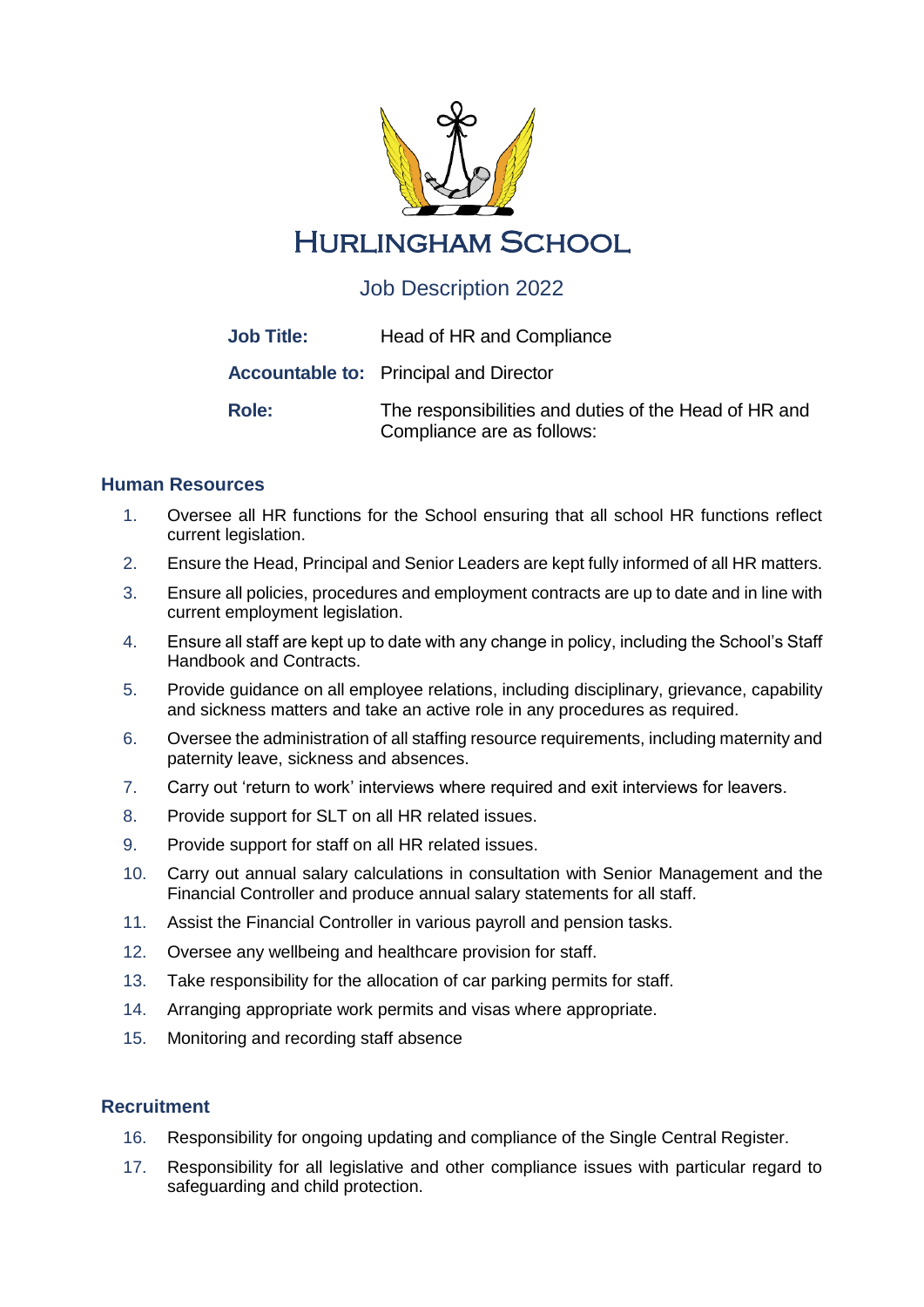- 18. Carry out requisite DBS and suitability checks on all employees.
- 19. Responsibility for checking ensuring that all recruitment paperwork is fully compliant with the requirements of the Single Central Register.
- 20. Overseeing all drafting of Adverts and Job Descriptions.
- 21. Overseeing the recruitment process for shortlisting and interviews.
- 22. Drafting and issuing all offers and contractual paperwork.
- 23. Support Head of Staff Development with the induction process ensuring that all requisite training has been completed in accordance with the current regulations and school policy and that appropriate records are maintained.
- 24. Maintaining records for all supply staff.

#### **Training & Development**

- 25. Responsibility for our online training platform for all staff.
- 26. Liaise with Head of Staff Development to ensure all statutory requirements for staff training are met and evidenced in accordance with current regulations.
- 27. Support and manage the professional development needs of the administrative departments
- 28. Coaching managers on performance management issues and processes.

#### **Compliance**

- 29. Responsibility for maintaining our online platform for sharing all documentation with staff.
- 30. Responsibility for ensuring the school complies with all regulatory requirements and internal policies
- 31. Acting as the first point of contact for required legal advice in support of the Head, working with the school's insurers and lawyers, as required
- 32. Providing regular updates to relevant staff on any regulatory changes affecting school policies.
- 33. Creating, developing, maintaining and reviewing key School's policies and assisting staff in the creation and review of departmental policies. Ensure statutory policies are in place and up to date and comply with all ISI updates.
- 34. To ensure the senior team and other departments are kept informed of all relevant changes in guidance and legislation in the following areas:
- 35. Independent Schools Inspectorate regulatory requirements
- 36. Health, safety and welfare (e.g. medical provision, minibus and transport, Equality Act, Children & Families Act, including commercial lettings)
- 37. Premises (buildings and facilities, environmental health, food hygiene)
- 38. HR (recruitment and employment)
- 39. Student visas and Home Office immigration requirements
- 40. Data Protection (subject access requests, information technology, data controller, records management)
- 41. Management/operational (anti-bribery, licencing, copyright, parent contracts)